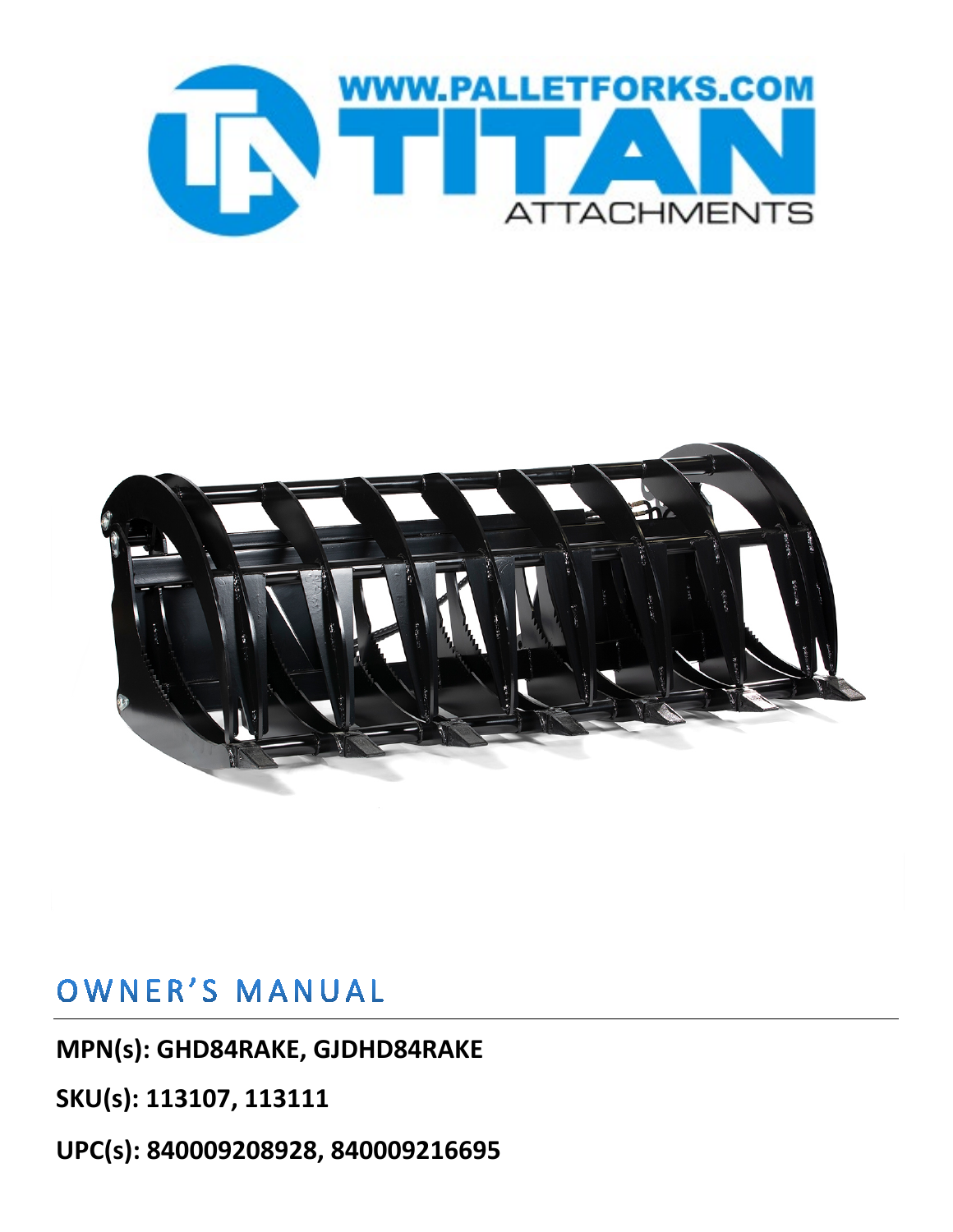## PARTS DIAGRAM / EXPLODED VIEW



#### *AVAILABLE IN BLACK OR GREEN*

| <b>KEY</b> | <b>DESCRIPTION</b>         | <b>QTY</b> | <b>KEY</b> | <b>DESCRIPTION</b>          | <b>QTY</b>     |
|------------|----------------------------|------------|------------|-----------------------------|----------------|
| (1)        | <b>TOP JAW</b>             | x1         | (8)        | <b>HOSE A</b>               | x1             |
| (2)        | <b>FRAME</b>               | <b>x1</b>  | (9)        | <b>HOSE B</b>               | x1             |
| (3)        | <b>CYLINDER</b>            | $x^2$      | (10)       | <b>HOSE C</b>               | x1             |
| (4)        | <b>TOP CYLINDER PIN</b>    | x2         | (11)       | <b>HOSE D</b>               | x1             |
| (5)        | <b>BOTTOM CYLINDER PIN</b> | $x^2$      | (12)       | <b>HOSE E - FEED/RETURN</b> | x2             |
| (6)        | <b>JAW PIN</b>             | x2         | (13)       | <b>TOOTH</b>                | x <sub>5</sub> |
| (7)        | <b>T-FITTING</b>           | x2         |            |                             |                |

#### ASSEMBLY INSTRUCTIONS

− No Assembly Instructions Required.